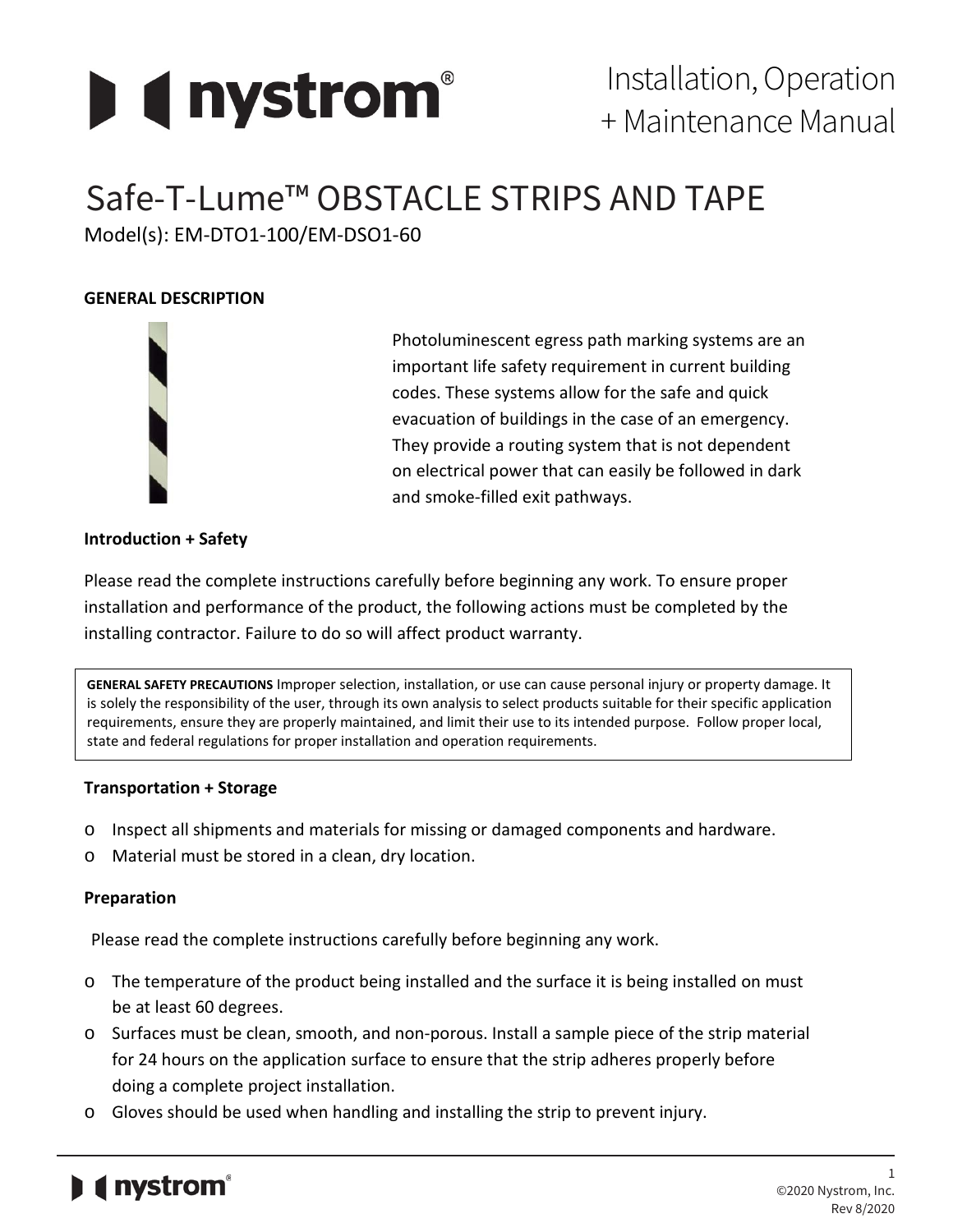#### **INSTALLATION**

Obstacles at or below 6 feet 6 inches in height and projecting more than 4 inches into the egress path shall be outlined with marking tape, comprised of a pattern of alternating equal bands, of photoluminescent material and black. Obstacles shall include, but are not limited to, standpipes, hose cabinets, wall projections, and restricted height areas. However, such markings shall not conceal any required information or indicators including but not limited to instructions to occupants for the use of standpipes (*figure 1*).

- 1. Thoroughly clean the surface area where the tape will be installed with a dry cloth and a non-residue cleaning compound to remove and loose particles and dirt. For oily surfaces, isopropyl alcohol works well for surface preparation. Porous surfaces may need to be sealed. Surfaces must be dry and dust free.
- 2. Measure to determine the proper length of the tape needed and then cut with scissors.
- 3. Peel a portion of the backing from the tape without touching the adhesive.
- 4. Place the tape and starting from one end to the other, firmly press the tape onto the obstruction. Make sure the tape is straight and aligned correctly, it must be readily visible from the egress path. Be sure that the tape is in full contact with the obstruction, this may involve using a rubber roller to ensure proper adhesion.



#### **OPERATION**

- o Exposure Requirements: The minimum amount of exposure to artificial ambient illumination is 60 minutes from the following:
	- One-foot candle (11 Lux) of florescent, incandescent, or LED light
- o The control of the ambient illumination necessary to charge the luminous egress-pathmarking system should be restricted to authorized personnel only.
- o Failure to supply the above minimum exposure can prevent the luminous egress-pathmarking from performing as intended.
- o No specific building surface treatment is required for the luminous egress-path-marking system to function properly.

# **I** nystrom®